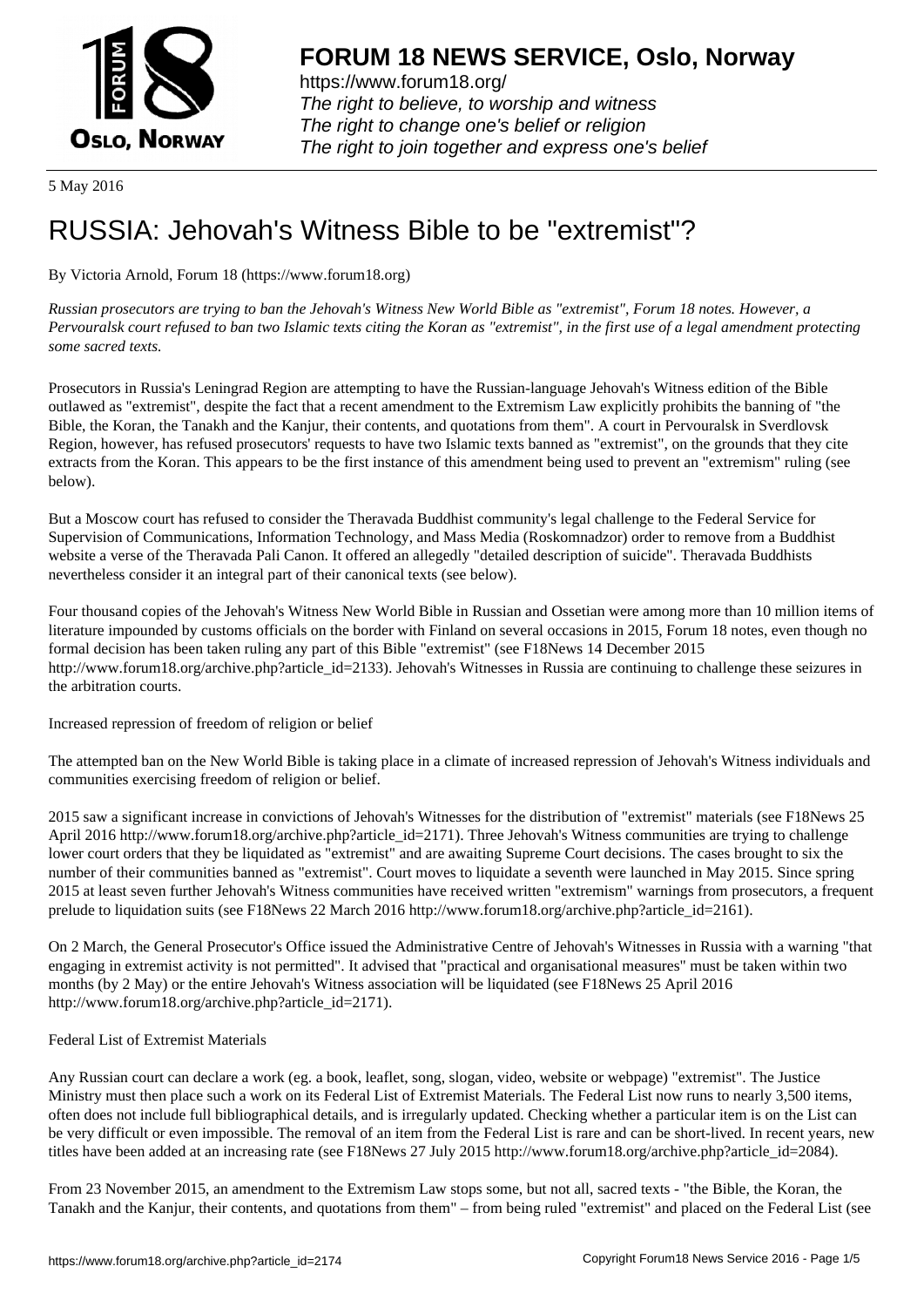Although Jehovah's Witness and Islamic literature form the bulk of religious items which appear on the Federal List, the publications of other religions may also sometimes fall foul of the vaguely defined Extremism Law. In 2012, an attempt in Tomsk to ban "The Bhagavad Gita As It Is", a key text for Hare Krishna devotees, was unsuccessful after a public outcry both locally and in India (see F18News 21 March 2012 http://www.forum18.org/Archive.php?article\_id=1682). Several items of literature of the Chinese spiritual movement Falun Gong have also been banned, including, in 2011, its core spiritual text "Zhuan Falun" (Turning the Law Wheel) (see F18News 14 December 2012 http://www.forum18.org/archive.php?article\_id=1782).

## New World Bible ban?

On 26 April, Judge Roman Petrov of Vyborg City Court suspended the consideration of the Leningrad-Finland Transport Prosecutor's request to have the Jehovah's Witness New World Bible and other literature banned as "extremist", and ordered further "expert analysis" to be performed. It is unknown when proceedings will resume.

The repeat analysis is to be carried out by the "experts" who originally found signs of "extremism" in the materials, the Administrative Centre of Jehovah's Witnesses pointed out in a press release on 29 April. It claimed that Natalya Kryukova, Director of the Centre for Socio-Cultural Analysis, suggested that the New World Bible was "extremist" simply because it contains mentions of other texts which are already on the Federal List.

The Administrative Centre complained that lawyers for the Russian, Finnish, and German Jehovah's Witness organisations (all of whom are "interested parties" in the suit) were not permitted to submit objections to the appointment of "experts". They have also so far been prevented from offering evidence that the Jehovah's Witness edition of the Bible is covered by the latest legal amendments preventing "the Bible, the Koran, the Tanakh and the Kanjur, their contents, and quotations from them" from being banned. Judge Petrov has turned down one formal challenge to this situation from the lawyers and has so far ignored a further two.

The Centre for Socio-Cultural Analysis has been registered in Moscow since 2014, and appears to comprise four "experts" with backgrounds in art history, mathematics, languages, and political science and religious studies. According to their website, they offer, among other services: "the identification in text and images .. of the promotion of extremist activity and direct, indirect and hidden calls to extremism; the determination of extremism in the activities of organisations; and the identification of signs of forced involvement in an organisation whose activities bears signs of extremism".

The Centre states it works with state and judicial bodies, as well as unspecified other organisations and individuals. In 2015, it produced analysis of two Jehovah's Witness texts which were then banned as "extremist" in Kurgan, although this ruling has now been overturned by a higher court (see below).

Forum 18 asked Kryukova on 5 May about her Centre's examination of the Jehovah's Witness Bible and what signs of "extremism" it had found in the text, but she responded: "Because work on this case is still under way, I do not consider it possible to give such an explanation".

Forum 18 wrote to the press service of the North-Western Transport Prosecutor's Office (of which the Leningrad-Finland Transport Prosecutor is a subsidiary) on 28 April to ask why the New World Bible and the other impounded literature was considered dangerous and how it would be possible to ban the former as "extremist" in the light of the recent amendment to the Extremism Law. Spokeswoman Natalya Orlova explained on 29 April that all questions must be submitted by post, by fax, or via the Prosecutor's Office website. Forum 18 submitted an online enquiry the same day and received an automated acknowledgement, but no response to its questions as of the middle of the Leningrad Region working day of 5 May.

Forum 18 asked Vyborg City Court in writing on 29 April whether the lawyers would have the opportunity to challenge the claims by the Prosecutors and "experts", and how a ban on the New World Bible would be possible after the amendment of the Extremism Law. No reply has been received as of the middle of the Leningrad Region working day of 5 May.

## Appeals against customs seizures underway

The 4,000 New World Bibles (in Russian and Ossetian) and other Jehovah's Witness brochures under threat of prohibition in Vyborg are among some 10 million items impounded by Russian customs on the Finnish border during 2015 (see F18News 14 December 2015 http://www.forum18.org/archive.php?article\_id=2133).

Since March 2015, all attempted shipments of Jehovah's Witness literature have been blocked, Jehovah's Witness spokesperson Ivan Belenko told Forum 18, "with no reason, no legal right and no court ruling", on the grounds that they are "supposedly goods supposedly prohibited from being imported into the territory of the Russian Federation".

Jehovah's Witnesses' Russian and Finnish branches continue to try to have the customs officials' actions declared unlawful. Cassational appeals in two suits will be heard at the North-West District Arbitration Court on 11 May and 8 June. These relate to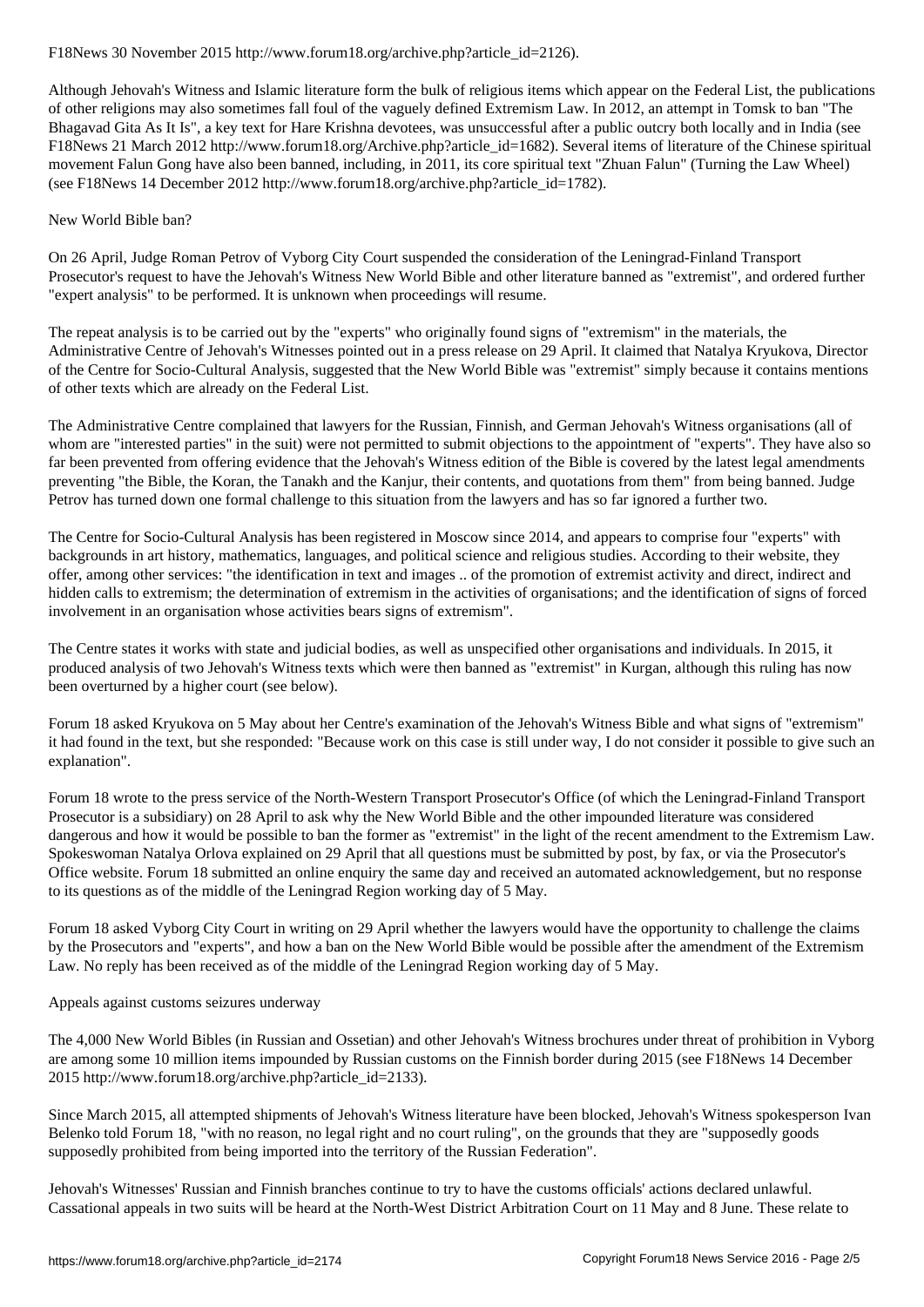Petersburg and Leningrad Regional Arbitration Court initially rejected both suits on 1 September and 3 November 2015 respectively. Jehovah's Witnesses challenged these decisions at the 13th Arbitration Court on 14 January and 16 February 2016, but were unsuccessful.

Leningrad-Finland Transport Prosecutor's Office has consistently refused to answer Forum 18's questions, by telephone and in writing, about why the imports were blocked simply because they might or might not contain signs of "extremism".

In a press statement of 16 July 2015, Jehovah's Witness Administrative Centre chair Yaroslav Sivulsky called the block on importing Bibles "the apotheosis of a mindless, unprofessional, and frenzied struggle with imaginary 'extremism'".

Reprieve for two Jehovah's Witness texts in Kurgan?

Judge Svetlana Timofeyeva of Kurgan Regional Court has overturned a lower court decision which had ruled that two Jehovah's Witness brochures were "extremist" and should be banned. No written verdict has yet been made public.

The Regional Court halted proceedings in the Watchtower Society's appeal on 14 January and ordered further "expert analysis" by the Moscow Research Centre, Jehovah's Witness spokesperson Belenko told Forum 18 on 19 April.

The case resumed on 14 April, according to the court website. On 28 April Judge Timofeyeva ruled that the original verdict should be "overturned in its entirety with the adoption of a new decision". Telephones at the Civil Cases Department of Kurgan Regional Court went unanswered when Forum 18 called on 4 and 5 May to ask for further details of the verdict.

The two texts – "Keep Yourselves in God's Love" and "Receive God's Spirit, Not the World's" – were initially declared "extremist" by Kurgan City Court on 1 September 2015 (see F18News 21 September 2015 http://www.forum18.org/archive.php?article\_id=2103). Kurgan City Prosecutor's Office claimed that they incited "religious hatred and enmity towards people who are not part of the Jehovah's Witness religious organisation", according to a 4 September 2015 press

Neither text has been added to the Federal List of Extremist Materials.

Koranic quotations save two books from "extremism" ban

release.

In what appears to be the first application of the November 2015 Extremism Law amendments, Pervouralsk City Court rejected the city Prosecutor's request to have two Islamic books outlawed as "extremist", citing the fact that they both contained quotations from the Koran. This is despite the fact that the amendment refers only to quotations themselves, not specifically to the books which contain them.

Judge Natalya Kukushkina refused the Prosecutor's suits in relation to "Is the Doctrine of the Trinity Divinely Inspired?" and "Selected Hadith" on 3 and 11 December 2015 respectively, according to the court website. The Prosecutor's Office appealed unsuccessfully against the rulings on 15 March 2016 at Sverdlovsk Regional Court.

FSB security service "linguistic specialist" Svetlana Mochalova claimed in her December 2014 analysis of the texts, seen by Forum 18, that they both promoted "the religious superiority of Islam over other religions" and incited "religious hatred and enmity towards non-Muslims" (see F18News 8 June 2015 http://www.forum18.org/archive.php?article\_id=2071).

Mochalova's "analyses" have also been used to ban Jehovah's Witness texts as allegedly "extremist" (see F18News 27 March 2013 http://www.forum18.org/archive.php?article\_id=1818).

According to the written verdicts and appeal verdicts seen by Forum 18, unnamed "religious and psychological experts" came to similar conclusions to Mochalova about the "Selected Hadith". However, these "experts" could find no indications of degradation of human dignity in relation to race, nationality, or social or religious affiliation. "Is the Doctrine of the Trinity Divinely Inspired?" did not, according to the "experts", contain "information about the superiority of Islam over other religions which meets the criteria of extremist information".

Judge Kukushina decided that Prosecutors had "not submitted valid, reliable and sufficient evidence in support of their arguments for the extremist nature of the material", and concluded by citing the text of the November 2015 amendment to the Extremism Law (see F18News 30 November 2015 http://www.forum18.org/archive.php?article\_id=2126).

Appeal Judge Svetlana Morozova also cited the amendment and pointed out the Koranic quotations in upholding the original rulings on 15 March.

Lawyer Ruslan Ishanov, representing the Kazyyatskoye Administrative of Muslims, told islamnews.ru on 10 January that the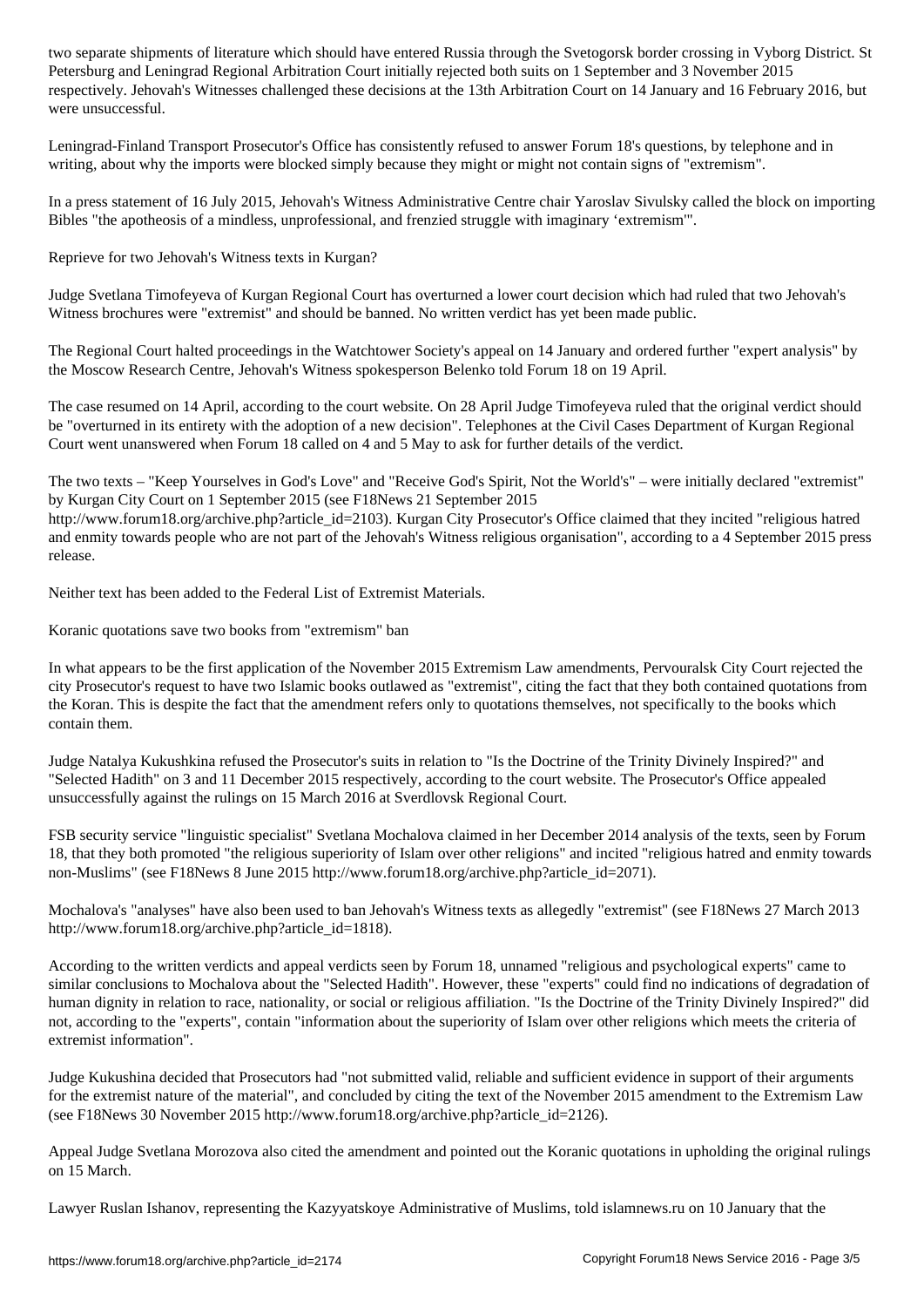Ilhom Merazhov, an Islamic scholar from Novosibirsk who participated as an expert witness in the case, commented to Forum 18 on 28 April that the verdict was "a good result, but as a participant in this process I can say that this is not the result of an independent judiciary. This is a directive from above".

Officials confiscated the two books from the Sabr community's mosque in Pervouralsk during an "anti-extremism" inspection in 2014. The city Prosecutor's Office submitted its request to have them banned in March 2015 (see F18News 8 June 2015 http://www.forum18.org/archive.php?article\_id=2071).

"Selected Hadith" is a Russian translation of several hundred sayings attributed to the Prophet Mohammed and compiled by Muhammad Yusuf Kandahlawi (1917-1965), an Indian-born Islamic scholar and a major figure in the Tabligh Jamaat movement, which is banned as an "extremist" organisation in Russia. The Russian-language version of "Is the Doctrine of the Trinity Divinely Inspired?", by Muhammad Ameen Cave, was first published in English in 1996 and seeks to disprove the Christian doctrine of the Trinity.

In May 2015, Judge Kukushkina ordered a repeat analysis of the books and ruled that the Sabr Muslim community should pay for it. The community and its parent organisation, the Kazyyatskoya Administration of Muslims, appealed unsuccessfully against this obligation and the appointment of FSB security service "experts" to perform the analysis (see F18News 21 September 2015 http://www.forum18.org/archive.php?article\_id=2103).

Theravada Buddhist commentary still removed from website

A Moscow court has refused to consider the Theravada Buddhist community's legal challenge to the Federal Service for Supervision of Communications, Information Technology, and Mass Media (Roskomnadzor), which had ordered the removal from a Buddhist website of a verse of the Theravada Pali Canon which offered an allegedly "detailed description of suicide" (see F18News 30 November 2015 http://www.forum18.org/archive.php?article\_id=2126).

Tagansky District Court had returned the documents (submitted on 18 December 2015) because "all necessary conditions for submission had not been fulfilled", a Theravada Buddhist spokesperson told Forum 18 on 22 April. The spokesperson explained that the new court procedural code, introduced in 2015, contains "many shortcomings, therefore it is difficult to comply with all requirements".

The period for resubmission has now passed and the Roskomnadzor decision has come into force, so the community has decided not to try again, but to approach the Federal Service for Supervision of Consumer Rights Protection (Rospotrebnadzor), which originally requested the removal order.

Roskomnadzor's order of 19 September 2015 referred to a passage – the 23rd sutta ("teaching") of the 4th Nikaya ("collection" or "volume") of Theravada scriptures – which describes how a monk "uses the knife" after repeatedly "[falling] away from temporary liberation of mind", with notes explaining that this is a common euphemism for suicide. Roskomnadzor later amended this to refer only to the commentary, which Theravada Buddhists nevertheless consider an integral part of their canonical texts. (END)

For more background, see Forum 18's surveys of the general state of freedom of religion or belief in Russia at http://www.forum18.org/Archive.php?article\_id=1722, and of the dramatic decline in religious freedom related to Russia's Extremism Law at http://www.forum18.org/Archive.php?article\_id=1724.

A personal commentary by Alexander Verkhovsky, Director of the SOVA Center for Information and Analysis http://www.sova-center.ru, about the systemic problems of Russian anti-extremism legislation, is at F18News 19 July 2010 http://www.forum18.org/Archive.php?article\_id=1468.

A personal commentary by Irina Budkina, Editor of the http://www.samstar.ucoz.ru Old Believer website, about continuing denial of equality to Russia's religious minorities, is at F18News 26 May 2005 http://www.forum18.org/Archive.php?article\_id=570.

More reports on freedom of thought, conscience and belief in Russia can be found at http://www.forum18.org/Archive.php?query=&religion=all&country=10.

A compilation of Organisation for Security and Co-operation in Europe (OSCE) freedom of religion or belief commitments can be found at http://www.forum18.org/Archive.php?article\_id=1351.

Follow us on Twitter @Forum\_18 (http://twitter.com/forum\_18)

Follow us on Facebook @Forum18NewsService (http://www.facebook.com/Forum18NewsService)